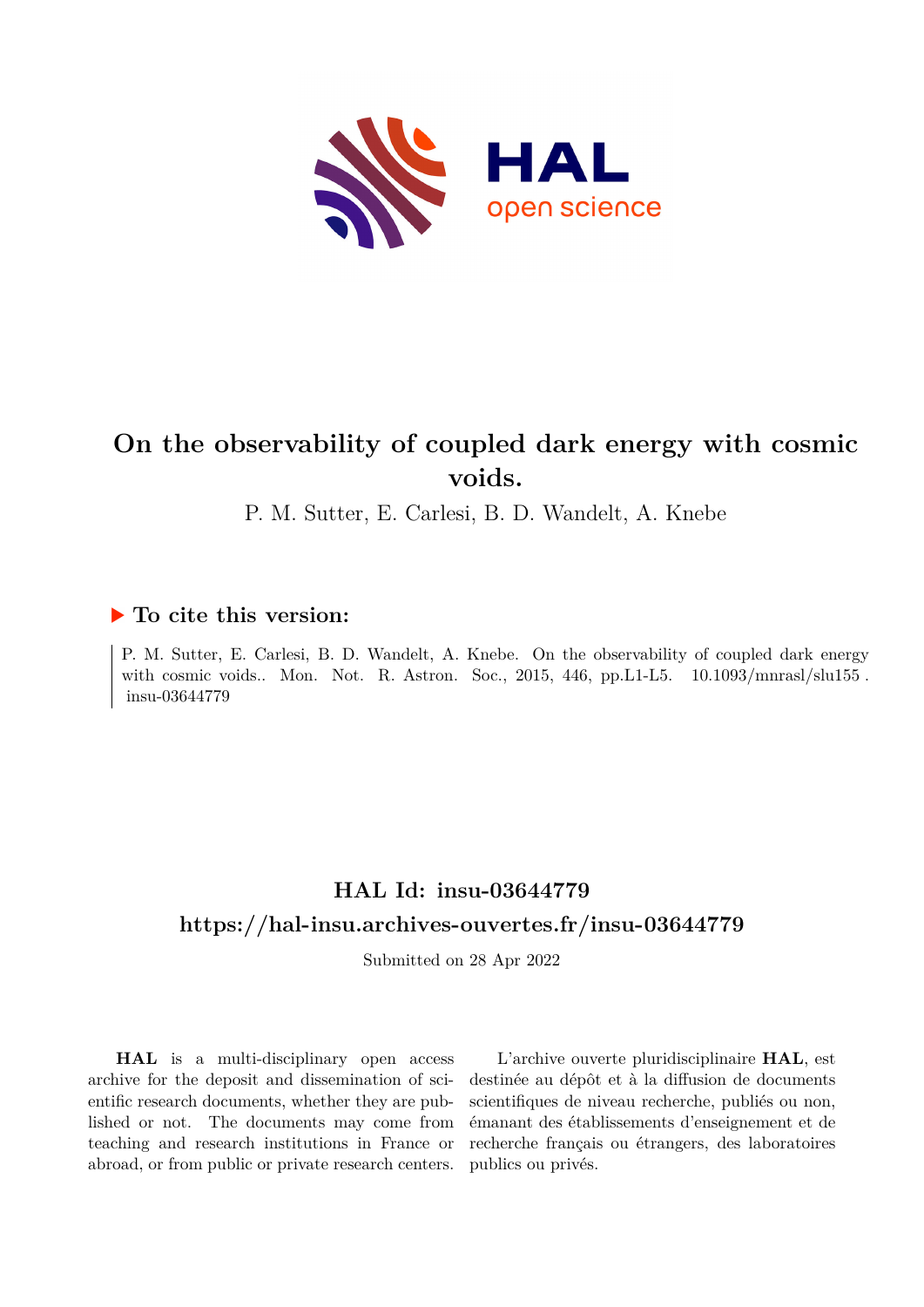## **On the observability of coupled dark energy with cosmic voids**

### P. M. Sutter,  $1,2,3*$  Edoardo Carlesi, <sup>4</sup> Benjamin D. Wandelt<sup>1,2,5,6</sup> and Alexander Knebe<sup>4</sup>

<sup>1</sup>*Sorbonne Universites, UPMC Univ Paris 06, UMR7095, Institut d'Astrophysique de Paris, F-75014 Paris, France ´*

<sup>2</sup>*CNRS, UMR7095, Institut d'Astrophysique de Paris, F-75014 Paris, France* <sup>3</sup>*Center for Cosmology and Astro-Particle Physics, Ohio State University, Columbus, OH 43210, USA*

<sup>4</sup>*Departamento de F´ısica Teorica, Universidad Aut ´ onoma de Madrid, Cantoblanco, E-28049 Madrid, Spain ´*

<sup>5</sup>*Department of Physics, University of Illinois at Urbana-Champaign, Urbana, IL 61801, USA*

<sup>6</sup>*Department of Astronomy, University of Illinois at Urbana-Champaign, Urbana, IL 61801, USA*

Accepted 2014 September 15. Received 2014 September 12; in original form 2014 June 3

#### **ABSTRACT**

Taking *N*-body simulations with volumes and particle densities tuned to match the sloan digital sky survey DR7 spectroscopic main sample, we assess the ability of current void catalogues to distinguish a model of coupled dark matter-dark energy from  $\Lambda$  cold dark<br>matter cosmology using properties of cosmic voids. Identifying voids with the vine toolkit, we matter cosmology using properties of cosmic voids. Identifying voids with the VIDE toolkit, we find no statistically significant differences in the ellipticities, but find that coupling produces a population of significantly larger voids, possibly explaining the recent result of Tavasoli et al. In addition, we use the universal density profile of Hamaus et al. to quantify the relationship between coupling and density profile shape, finding that the coupling produces broader, shallower, undercompensated profiles for large voids by thinning the walls between adjacent medium-scale voids. We find that these differences are potentially measurable with existing void catalogues once effects from survey geometries and peculiar velocities are taken into account.

**Key words:** large-scale structure of Universe.

#### **1 INTRODUCTION**

Even though a variety of cosmological tests demonstrate that the inflation plus  $\Lambda$  cold dark matter ( $\Lambda$ CDM) paradigm is extremely successful in describing the history and structure of the Universe successful in describing the history and structure of the Universe (e.g. Reid et al. 2012; Planck Collaboration 2013), there are still several features of the large-scale distribution of matter that are difficult to explain. One is the so-called void phenomenon, first noticed by Peebles  $(2001)$ , in which cosmic voids – the deep underdensities in the galaxy distribution – appear emptier than expected from *N*-body simulations.

The observation of this phenomenon motivated the development of models in which a dynamical scalar field responsible for dark energy (DE; Peebles & Ratra 1988; Ratra & Peebles 1988) is coupled to the dark matter (DM), giving an additional fifth force of nature that would help empty out the voids (Nusser, Gubser & Peebles 2005). Other possibilities to explain the void phenomenon have since been proposed, including modified gravity (e.g. Li & Zhao 2009; Clampitt, Cai & Li  $2013$ ; Spolyar, Sahlén & Silk  $2013$ ) and an improved understanding of the relationship between galaxy formation and environment (Tinker & Conroy 2009; Kreckel, Ryan Joung & Cen 2011).

Most analyses of coupled DM–DE have focused on the statistics of overdense regions, such as the halo mass function (Sutter & Ricker 2008), the galaxy two-point correlation function (Carlesi et al. 2014a), and galaxy cluster gas properties (Baldi et al. 2010; Carlesi et al. 2014b). However, in these high-density environments it is difficult to distinguish effects due to coupling from non-linear evolution and complex baryonic physics.

Focusing on underdense regions would appear to be a more natural way to study the void phenomenon. On the theory side, studies have considered the effect of coupling in the dark sector on the void number function (Clampitt et al. 2013), density profiles (Spolyar et al. 2013), and shapes (Li & Zhao 2009; Li, Zhao & Koyama 2012). Observationally, void populations in galaxy surveys can be compared to expectations from simulations (e.g. Muller et al. 2000; Pan et al. 2012). Most recently, the study of Sutter et al. (2013b) found no evidence for departures from  $\Lambda$ CDM for a population<br>of voids at higher redshift ( $z \sim 0.4-0.7$ ) but Tayasoli. Vasei & of voids at higher redshift ( $z \sim 0.4{\text{-}}0.7$ ), but Tavasoli, Vasei & Mohayaee (2013) noted the existence of a large void that appears to be statistically incompatible with predictions of  $\Lambda$ CDM *N*-body simulations simulations.

This comparative inattention to voids themselves can be explained by the relative dearth of voids in observations and the lack of robust void statistical tools that can be used to connect theoretical results to observational reality. However, there have been significant advancements in the past few years, including the release of large

E-mail: psutter2@illinois.edu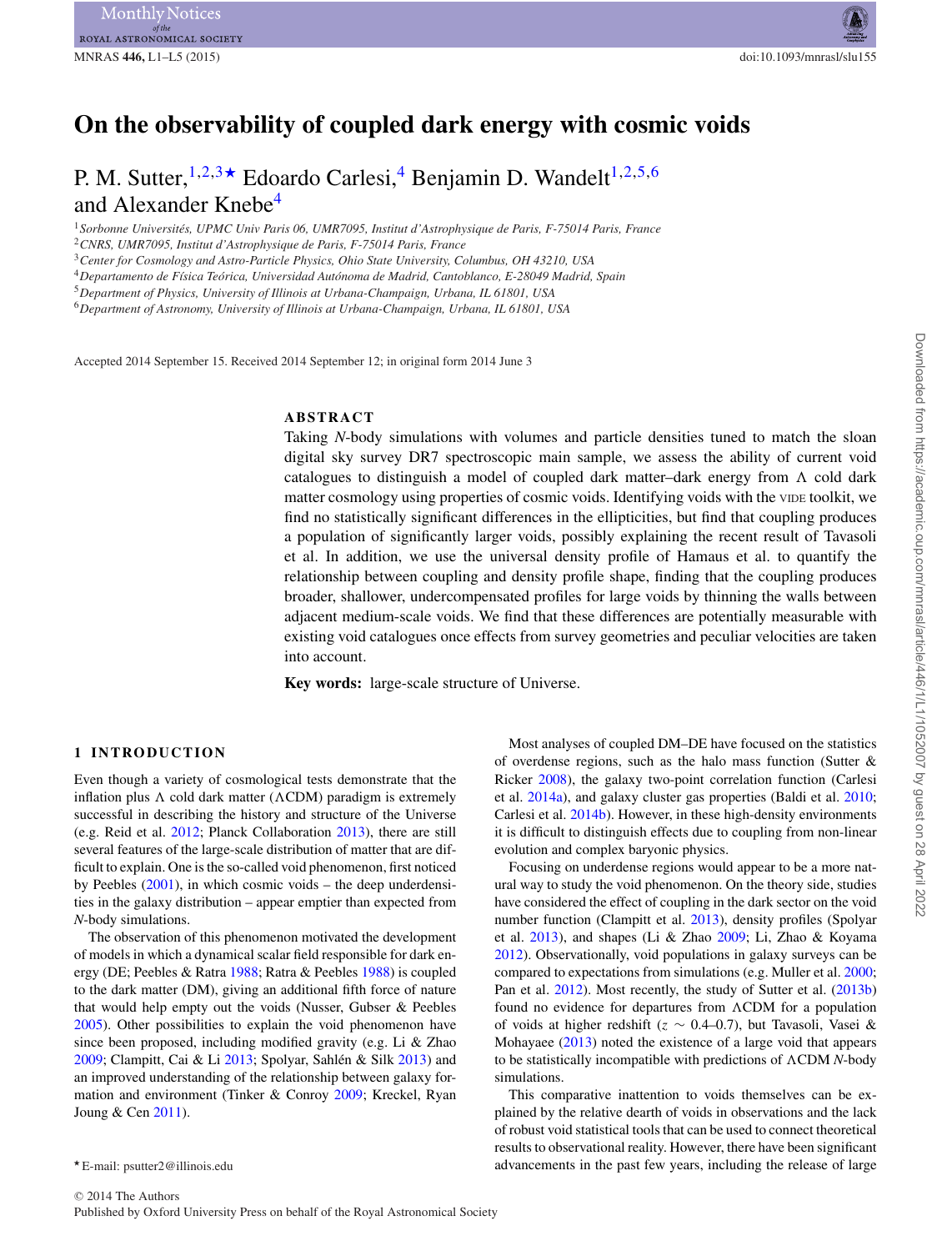public void catalogues (Pan et al. 2012; Sutter et al. 2012a, 2013b) from the sloan digital sky survey (SDSS) galaxy surveys (Abazajian et al. 2009; Ahn et al. 2012). Secondly, there have been significant efforts to single out especially sensitive void properties and make predictions for the void signals in data (e.g. Biswas, Alizadeh & Wandelt 2010; Lavaux & Wandelt 2010; Bos et al. 2012; Jennings, Li & Hu 2013; Sutter et al. 2013a). The combination of enhanced tools and a statistically meaningful sample of voids means that predictions of the effects of coupled DM–DE within voids can now make direct contact with data.

In this Letter, we provide an initial assessment of the impact of coupled DM–DE on void statistics such as number functions, ellipticities, and radial density profiles. While this work is similar to that of Li (2011), we particularly focus on the ability of current lowredshift galaxy surveys such as the SDSS DR7 (Ahn et al. 2012) to distinguish coupled models from ACDM with the population of<br>voids identified in their limited volumes and galaxy densities (Pan voids identified in their limited volumes and galaxy densities (Pan et al. 2012; Sutter et al. 2012a). We also incorporate the latest theoretical work, such as the recently described universal density profile (Hamaus, Sutter & Wandelt 2014, hereafter HSW), to understand and quantify our results.

In the following section, we briefly present the quintessence model, its implementation in simulation, and our method for finding voids. In Section 3, we discuss the effects on void properties, and conclude in Section 4 with comments on the relevance for current surveys and outline strategies for more complete analyses in the future.

#### **2 SIMULATIONS AND VOID FINDING**

Under quintessence the DE scalar field  $\phi$  has the Lagrangian

$$
L = \int d^4x \sqrt{-g} \left( -\frac{1}{2} \partial_\mu \partial^\mu \phi + V(\phi) + m(\phi) \psi_m \bar{\psi}_m \right), \tag{1}
$$

where  $\phi$  interacts with the matter field  $\psi_m$  through the mass term of the DM particles. In this work, we assume the Ratra & Peebles (1988) self-interaction potential

$$
V(\phi) = V_0 \left(\frac{\phi}{M_{\rm p}}\right)^{-\alpha},\tag{2}
$$

where  $M_p$  is the Planck mass and  $V_0$  and  $\alpha$  are two parameters that must be fixed by fitting to observations (Wang, Chen & Chen 2012; Chiba, De Felice & Tsujikawa 2013).

Under this interaction, the DM particle mass evolves as

$$
m(\phi) = m_0 \exp\left(-\beta(\phi)\frac{\phi}{M_{\rm p}}\right).
$$
 (3)

This evolution implies that the DM particles experience an effective gravitational constant of the form (Baldi et al. 2010)

$$
\tilde{G} = G_{\rm N}(1 + 2\beta^2(\phi)),\tag{4}
$$

where  $G_N$  is the standard Newtonian value. We will fix the interaction term to be constant such that  $\beta(\phi) = \beta$ . This leads to a DM particle mass that decreases as a function of time to its  $z = 0$   $\Lambda$ CDM<br>value. For this work, we contrast a  $\Lambda$ CDM case with a single intervalue. For this work, we contrast a  $\Lambda$ CDM case with a single inter-<br>acting model with parameters  $V_c = 10^{-7}$   $\alpha = 0.143$  and  $B = 0.099$ acting model with parameters  $V_0 = 10^{-7}$ ,  $\alpha = 0.143$ , and  $\beta = 0.099$ (hereafter referred to as cDE).

We used the simulations described in Carlesi et al. (2014a,b) for this analysis. Briefly, these interactions were implemented with a modified version of the Tree-PM code GADGET-2 (Springel 2005), with initial conditions generated using a version of the N-GENIC code suitably modified to account for the interactions. Both simulations had identical initial random phases, and were generated using a first-order Zel'dovich approximation with suitable modifications to account for cDE. The cosmological parameters used in both  $\Lambda$ CDM and cDE simulations were  $h = 0.7$ ,  $n = 0.951$ ,<br> $Q_1 = 0.224$ ,  $Q_2 = 0.046$ , and  $\sigma_3 = 0.8$  (normalized at  $z = 0$ )  $\Omega_{\text{dm}} = 0.224$ ,  $\Omega_{\text{b}} = 0.046$ , and  $\sigma_8 = 0.8$  (normalized at  $z = 0$ ) and were constructed to have DM power spectra within current observational limits.

These simulations took place in a cubic volume of 250 *h*−<sup>1</sup> Mpc per side using 10243 DM and 10243 gas particles. We ignored the gas particles and randomly subsampled the  $z = 0.1$  DM particles to achieve a mean density of  $\bar{n} = 4 \times 10^{-3}$  per cubic  $h^{-1}$  Mpc. This combination of simulation volume, density, and redshift approximates the *dim2* volume-limited SDSS galaxy sample used in Sutter et al. (2012a). We subsample the simulations to have identical numbers of particles. While DM–DE coupling would presumably change the luminosity function of galaxies, leading to a change in the total number of galaxies in a magnitude-limited survey, we are modelling a *volume*-limited survey, which will have identical number counts in each scenario (assuming that the change in galaxy abundances occurs below the magnitude threshold of the survey). Additionally, Sutter et al. (2013a) found that bias does not greatly impact (<10 per cent) void density profiles and abundances, and that the effects of bias are constant across difference cosmological models. In summary, to examine the impact of DM–DE coupling in a realistic scenario, we may ignore galaxy (and halo) bias and work only with subsampled DM.

We identify voids with the VIDE toolkit (Sutter et al., 2014), which uses ZOBOV (Neyrinck 2008) to construct a Voronoi tessellation of the tracer particles and apply the watershed transform to group basins into voids. As in Sutter et al. (2012a), we remove voids smaller than the mean particle separation (6.3  $h^{-1}$  Mpc) and those with central densities higher than 0.2, the mean particle density  $\bar{n}$ . Additionally, to limit the growth of voids, we set a threshold of  $0.2\bar{n}$  for joining additional zones into voids (see Neyrinck 2008 for a discussion). If a void consists of only a single zone, then this restriction does not apply.

#### **3 RESULTS**

Fig. 1 shows the cumulative number function for the  $\Lambda$ CDM and  $\Omega$ cDE simulations. We immediately note the presence of large voids in the cDE simulation, well beyond the largest voids in the  $\Lambda$ CDM<br>simulation. However, for smaller void sizes  $(R \le 20 h^{-1}$  Mpc). simulation. However, for smaller void sizes ( $R_{\text{eff}} < 20 h^{-1}$  Mpc), the two void populations are almost indistinguishable. The total number of voids in both models is nearly the same due to our fixing of  $\sigma_8 = 0.8$ , since constraining the freedom of this parameter implies that at least some statistical properties of the cosmic web must be retained when departing from  $\Lambda$ CDM. Also, the model<br>we consider here has only modest (<2 percent) departures from we consider here has only modest (<2 per cent) departures from standard gravity.

To interpret these results, we match voids in  $\Lambda$ CDM to voids in<br>SCDE simulation using the approach described in Sutter et al. the cDE simulation using the approach described in Sutter et al. (2014): a 'match' is a corresponding void whose centre lies within the void under consideration and has the most amount of shared particles. The former condition prevents matching to voids in the nearby volume that only happen to share a few edge particles. Fig. 2 shows the relative radius  $(R_{\text{eff, cDE}}/R_{\text{eff, ACDM}})$  and relative macrocentre distance  $(d/R_{\text{eff, cCDM}})$  for the matched voids. With this macrocentre distance  $(d/R_{\text{eff, ACDM}})$  for the matched voids. With this insight, we see that while the largest voids are largely unaffected. insight, we see that while the largest voids are largely unaffected, small- and medium-scale voids generally experience radii inflation of 10–20 per cent, and occasionally dramatic increases of up to a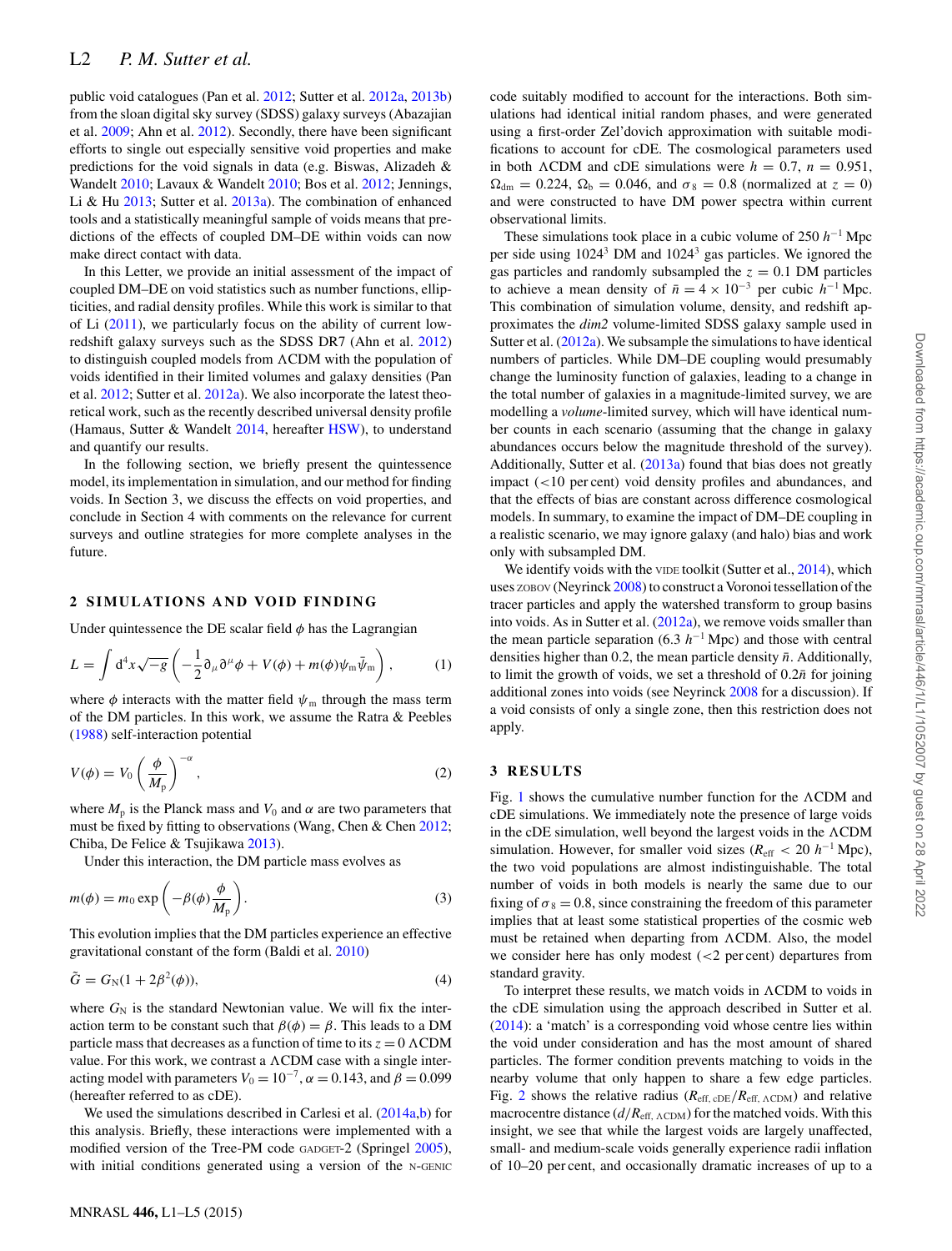

**Figure 1.** Cumulative void number functions. Shown are abundances for The solid lines are the measured number functions and the shaded regions CDM (red) and cDE (blue) models from subsampled *N*-body simulations. are the  $1\sigma$  Poisson uncertainties. For the same  $\sigma_8$ , cDE results in an excess of large-scale voids and a deficit of medium-scale voids compared to  $\Lambda$ CDM.

factor of 2. The right-hand panel of Fig. 2 reveals why larger relative radii tend to correspond to large relative distances, up to the ACDM<br>void effective radius. Thus, the walls between medium-scale voids void effective radius. Thus, the walls between medium-scale voids are thinned out enough in the presence of cDE to allow the watershed to merge them together into a single larger void. This explains the feature at  $\sim$ 25 *h*<sup>−1</sup> Mpc in the cDE number function: these  $\Lambda$ CDM voids are merging together to form the largest cDE voids. The voids are merging together to form the largest cDE voids. The primary cause of this thinning out, whether the modified expansion history or the fifth force itself, requires more investigation.

In Fig. 3, we show one-dimensional radial profiles for all samples in radius bins of width 10 *h*−<sup>1</sup> Mpc. To compute the profiles, we take all voids in the radius bin, align all their macrocentres, and measure the total density in thin spherical shells. We normalize each density profile to the mean number density of the sample and show all profiles as a function of the relative radius,  $R/R_v$ , where  $R_v$  is the median void size in the stack. We do not individually rescale the voids since that tends to dampen the compensation region (Sutter et al. 2012b), which we wish to highlight in this analysis.

The profiles in each stack follow the same overall structure (a deeply underdense core, a steep wall, an overdense 'compensation' shell, and a flattening to the mean density); however, there are some contrasts between ACDM and cDE voids. First, while there are al-<br>most no differences between ACDM and cDE voids at the smallest most no differences between  $\Lambda$ CDM and cDE voids at the smallest<br>scales, greater discrepancies appear for the larger  $(> 20 \; h^{-1} \; \text{Mpc})$ scales, greater discrepancies appear for the larger ( $>$ 20 *h*<sup>-1</sup> Mpc) stacks. From 20 to 30 *h*−<sup>1</sup> Mpc, cDE voids have higher compensation shells, but after 30 *h*−<sup>1</sup> Mpc the cDE voids are clearly larger and flatter (i.e. lower density contrast between wall and centre). This difference in the largest stack is statistically highly significant.

To quantify and understand these differences, we fit all the profiles to the universal function presented in HSW:

$$
\frac{n}{\bar{n}}(r) = \delta_c \frac{1 - (r/r_s)^{\alpha(r_s)}}{1 + (r/R_v)^{\beta(r_s)}} + 1.
$$
\n(5)

While there are four parameters total in the model, HSW describe a two-parameter reduced model where

$$
\alpha(r_{\rm s}) \simeq -2.0(r_{\rm s}/R_{\rm v}) + 4.0\tag{6}
$$

$$
\beta(r_{\rm s}) \simeq \begin{cases} 17.5(r_{\rm s}/R_{\rm v}) - 6.5, & \text{if } r_{\rm s}/R_{\rm v} < 0.91 \\ -9.8(r_{\rm s}/R_{\rm v}) + 18.4, & \text{if } r_{\rm s}/R_{\rm v} > 0.91. \end{cases}
$$
(7)

This two-parameter model describes all but the largest voids very accurately, and is appropriate for the analysis here (Sutter et al. 2013a). There are two free parameters to this model:  $r_s$ , the radius at which the profile reaches mean density, and  $\delta_c$ , the density in the central core. Fig. 4 shows all best-fitting values of  $\delta_c$  and  $r_s$  for all stacks in both simulations.

The fitting parameters elucidate the relationship between DM– DE coupling and profile shape. All voids in all models maintain roughly the same central density of  $\delta_c \sim -0.8$ , regardless of size. However, the evolution of the scaling radius as a function of void size is significantly different between the two models. Indeed, the largest cDE voids in this volume become undercompensated, whereas no  $\Lambda$ CDM voids reach the necessary scales. Since almost all  $\Lambda$ CDM



**Figure 2.** Relative properties of voids in cDE and ACDM. Left-hand panel: ratio of radii for voids in cDE matched to voids in ACDM as a function of ACDM as a function of ACDM as a function of ACDM as a function of ACDM as void size. If the void has no match, it is given a relative radius of 0. Right-hand panel: relative distance versus relative radius for matched voids. The grey lines marking unity in each panel are to guide the eye. Walls between smaller and mid-scale voids are thinned out in the cDE model, making them appear as single, larger voids.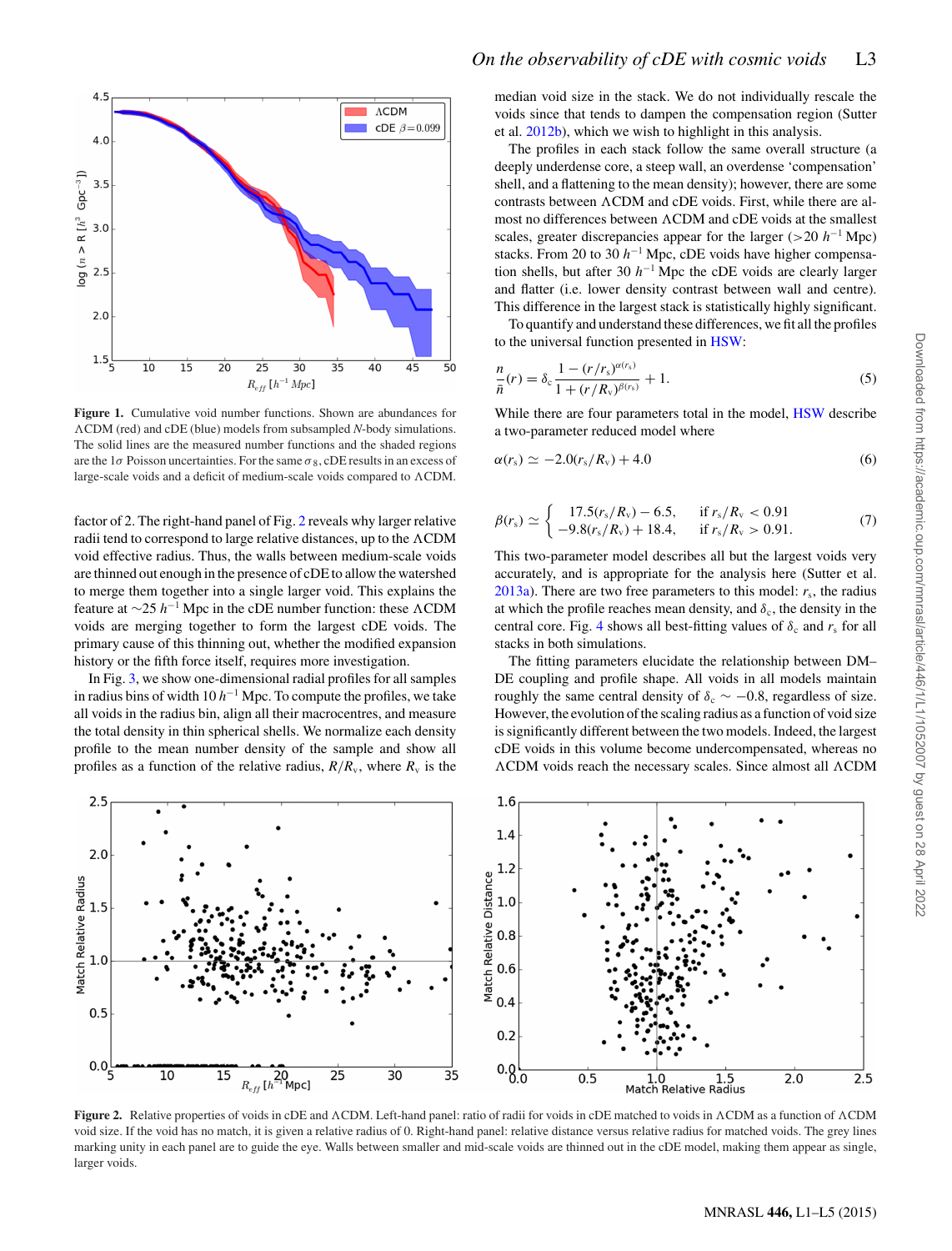

**Figure 3.** One-dimensional radial density profiles of stacked voids with  $1\sigma$  bootstrapped uncertainties (points with error bars). The bottom of each panel shows the cDE profile relative to the  $\Lambda$ CDM one. The solid lines are to guide the eye. Shown are profiles from the  $\Lambda$ CDM (red) and cDE (blue) simulations.<br>The legand indicates the number of voids N, in each stack. Cou The legend indicates the number of voids  $N_v$  in each stack. Coupling enhances the compensation walls of medium-scale voids but diminishes the walls of larger voids.



**Figure 4.** Best-fitting values and  $1\sigma$  uncertainties for all void stacks studied using the profile given by equation  $(5)$ . Shown are values from  $\Lambda$ CDM (red<br>circles) and cDE (blue triangles). The thin grey line depicts compensation circles) and cDE (blue triangles). The thin grey line depicts compensation scale. For each sample from left to right, the points are for the 10–20, 20–30, and 30–40  $h^{-1}$  Mpc stacks.

voids can be matched to a cDE counterpart, Fig. 2 also allows us to interpret these results: the larger cDE voids are actually merged – not enlarged –  $\Lambda$ CDM voids, making the voids appear uniformly larger<br>without greatly affecting the central densities. As in the profiles without greatly affecting the central densities. As in the profiles themselves, the differences between individual profiles are only statistically significant for the largest radius bin. However, there are relatively few voids here, and we may be underestimating the true uncertainty.

We also examined ellipticities using the inertia tensor method as described in Bos et al. (2012) and Sutter et al. (2013a). However, as Bos et al. (2012) discovered, in sparse populations such as galaxies, it is very difficult to statistically separate  $\Lambda$ CDM from alternative<br>cosmologies using void shapes. We found no significant distinctions cosmologies using void shapes. We found no significant distinctions in the ellipticities.

#### **4 CONCLUSIONS**

We have examined the effects on voids due to coupling between DM and DE with realistic galaxy survey volumes and tracer densities and provided an initial assessment of the feasibility of current surveys to detect the coupling with voids. We have found that the coupling

produces much larger voids compared to ACDM mostly by merging<br>medium-scale voids. Additionally, we have quantified the effects of medium-scale voids. Additionally, we have quantified the effects of coupling on the radial density profiles by finding the best fits to the analytic HSW profile, and found that DM–DE coupling can more easily make voids underdense.

Traditional probes of large-scale structure such as the power spectrum have difficulty differentiating cDE models from  $\Lambda$ CDM<br>(e.g. Carlesi et al. 2014a), but voids are exceptionally powerful (e.g. Carlesi et al. 2014a), but voids are exceptionally powerful discriminating tools. We have studied a relatively weak coupling strength; thus, even a null result would be informative about the capabilities of void properties to distinguish these models. However, even with limited survey volumes and only ∼400 total voids, the number functions are distinguishable in a statistically significant manner. Density profiles of the largest voids, despite the relatively few number of voids, also provide measurable differences in the scaling radius  $r<sub>s</sub>$  of the HSW profile, although future simulations with larger volumes will be needed to verify the precise statistical significance of these profile differences.

The void population we have studied is fairly representative of – and accessible with – current low-redshift galaxy surveys (Sutter et al. 2012a). These results may explain the large void identified by Tavasoli et al. (2013). In addition, using halo occupation distribution modelling (Berlind & Weinberg 2002) and accounting for survey geometries, Sutter et al.  $(2013b)$  were able to match  $\Lambda$ CDM<br>simulations to observed void populations. Thus, coupled DM-DE simulations to observed void populations. Thus, coupled DM–DE may already be measurable with current data sets. However, for a complete comparison of the void abundance, we must include mask effects (Sutter et al. 2013b). We also have not included the effects of galaxy bias and distortions to the density profiles from peculiar velocities. However, we can use techniques such as those presented by Pisani et al. (2013) to construct the real-space profile without modelling. We will save a more detailed comparison and measurement of a constraint for future work.

This study is only an initial assessment comparing one cDE model to ACDM, using simulations optimized to study the properties of<br>high-density clusters. We also examined other counling strengths high-density clusters. We also examined other coupling strengths (equation 4) but did not find significant differences among the models with this limited void population. We are preparing larger simulations that will allow us to examine the detailed relationship between coupling strength and void properties and assess the ability of high-redshift galaxy surveys such as BOSS (Dawson et al. 2013) to probe these cosmologies using voids. In addition, future galaxy surveys will only serve to increase the statistical significance of these differences, leading to ever-further constraints on these models.